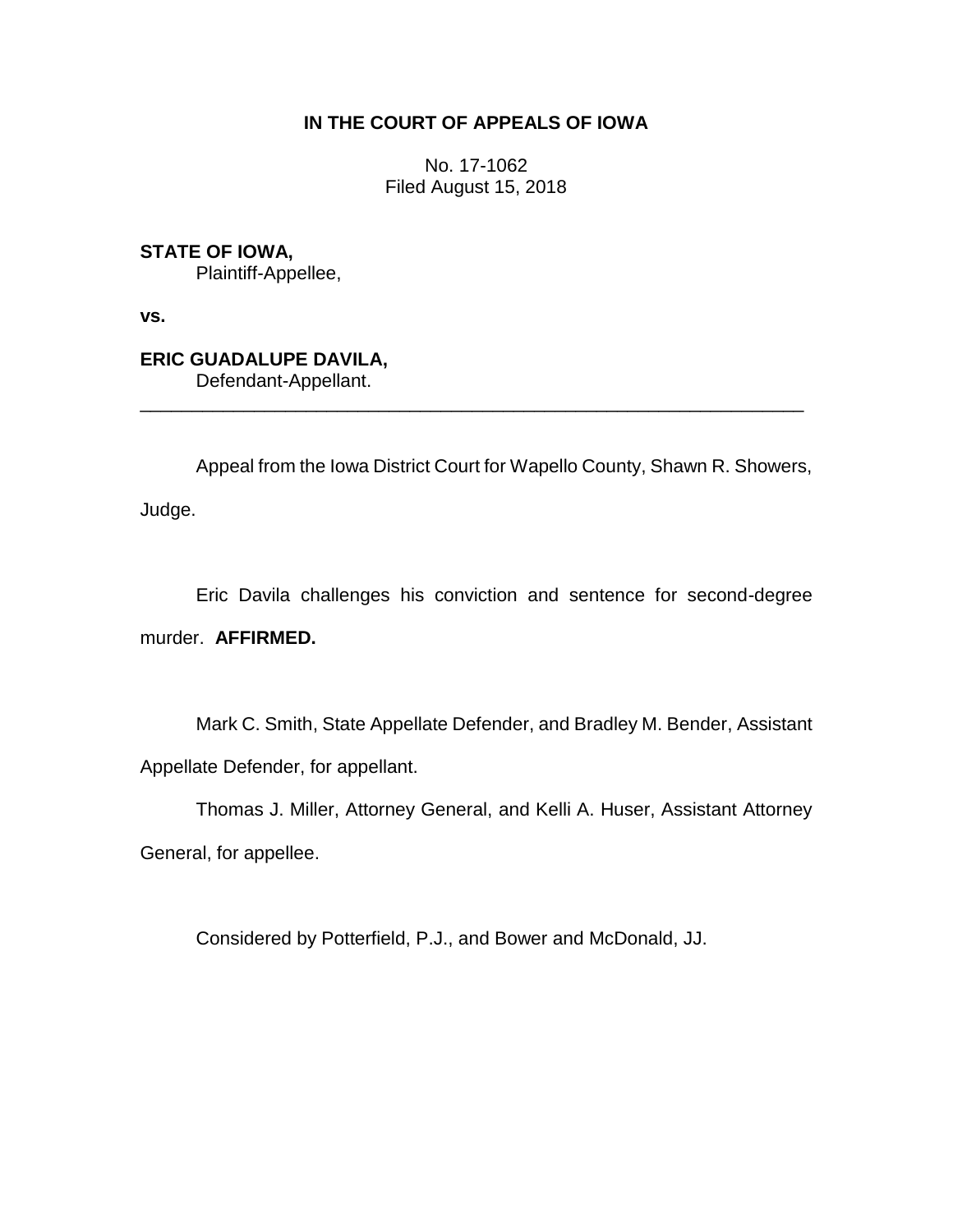## **MCDONALD, Judge.**

Eric Davila was charged with murder in the first degree for the killing of his roommate, Hugo Hernandez. A jury found Davila guilty of the lesser-included offense of murder in the second degree, in violation of Iowa Code section 707.3 (2016). Davila challenges his conviction and sentence on appeal. With respect to his conviction, Davila contends the district court abused its discretion in denying his motion for a mistrial. He also contends his trial counsel provided constitutionally deficient representation in failing to challenge a jury instruction regarding malice aforethought. With respect to his sentence, Davila contends the district court ordered restitution without determining Davila's reasonably ability to pay the same.

The record reflects the following. Davila and Hernandez shared an apartment. Due to a variety of circumstances, Davila began having issues with Hernandez. On the day at issue, Davila and Hernandez were "hanging out" at Davila's brother's house while Davila was doing laundry. Hernandez had his handgun with him. At some point during the day, Davila and Hernandez loaded a clip of ammunition into the handgun.

Later, Davila called his friends Terry Baker and Kinda Short to see if he and Hernandez could come out to their residence, and they agreed. Baker and Short picked up Davila and Hernandez late in the evening, and they went to Baker and Short's house. The group sat in the living room; they talked and smoked methamphetamine and marijuana into the early morning hours. Then the group moved to the basement. Davila and Hernandez sat quietly in some chairs while Baker and Short were tending to other things. At some point, Davila got up, walked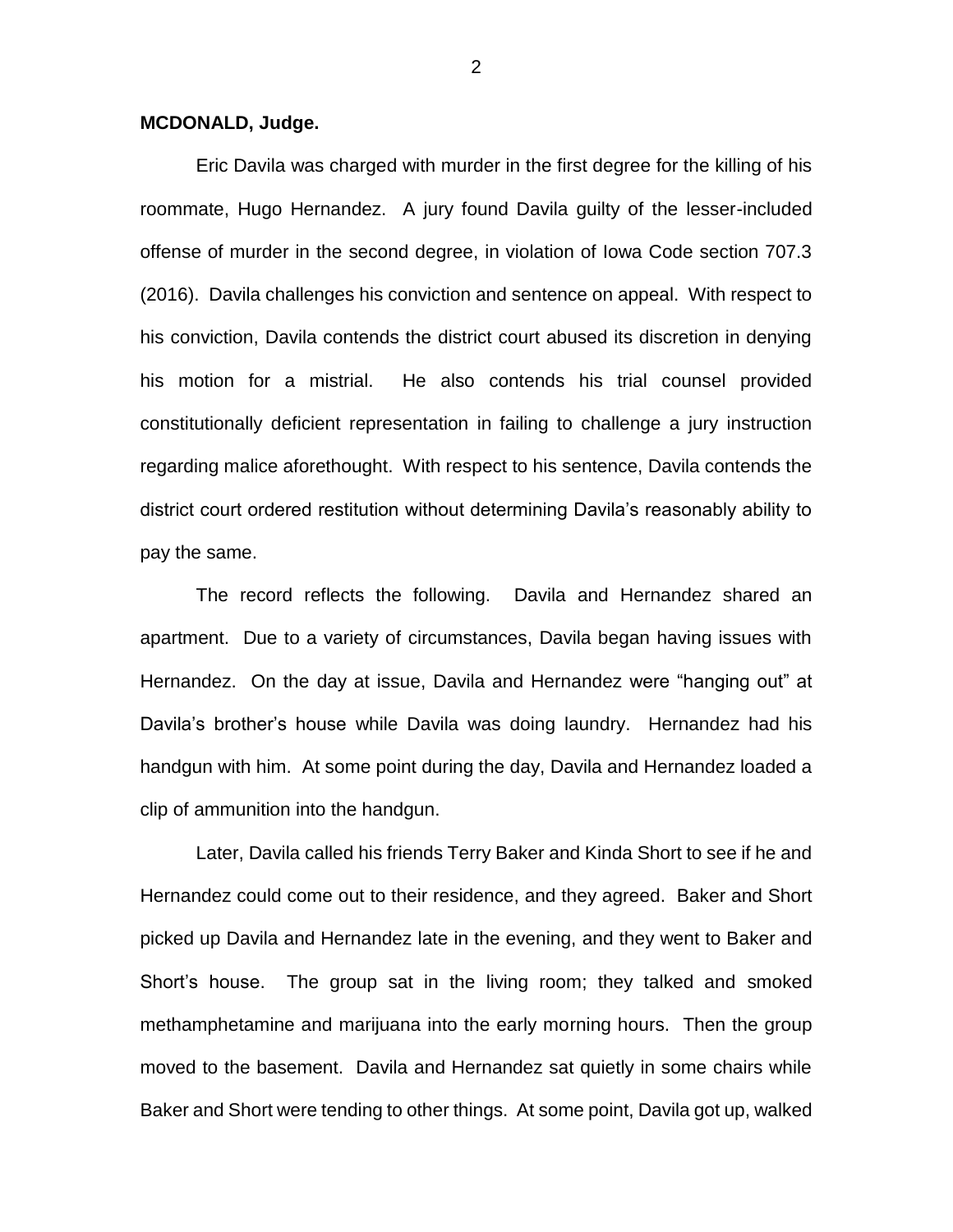to the other side of the room, picked up Hernandez's handgun, walked over to Hernandez, held the gun approximately one foot from Hernandez's head, pulled the trigger, and shot and killed him.

Baker and Short did not witness the shooting, but they responded to the gunshot. Baker went to Hernandez and saw the gunshot wound in his head. Baker asked Davila for the weapon, and Davila complied. Davila said he would take care of the mess and dispose of the body. Davila asked for a tarp. Short became hysterical. She left the residence and drove to her brother's house. Short's brother, Gary Short, was the owner of the house where Kinda Short and Baker resided. Gary went to the house. When he arrived, Baker told him Davila shot a guy and Davila wanted a tarp. Baker told him they needed to leave the house. They did. Gary and Baker went back to Gary's residence, and Gary called 911.

The sheriff's department responded to the emergency call. When the sheriff's department arrived at Baker and Short's residence, they found Davila kneeling outside. Hernandez was dead. He was rolled up in a rug in the basement. Davila was arrested at the scene and interviewed at the Wapello County Law Enforcement Center. During the interview, Davila admitted to shooting Hernandez and explained why he did it. Later in the interview, Davila stated he knew the gun was loaded but did not know there was a round in the chamber when he pulled the trigger. Two days later, Davila provided the authorities with a hand-written letter explaining why he shot Hernandez.

Davila was charged with first-degree murder. While in jail, he told others in the jail his reasons for killing Hernandez. One of the reasons was Hernandez was behind in his rent. Davila testified at trial. He claimed he was unaware there was

3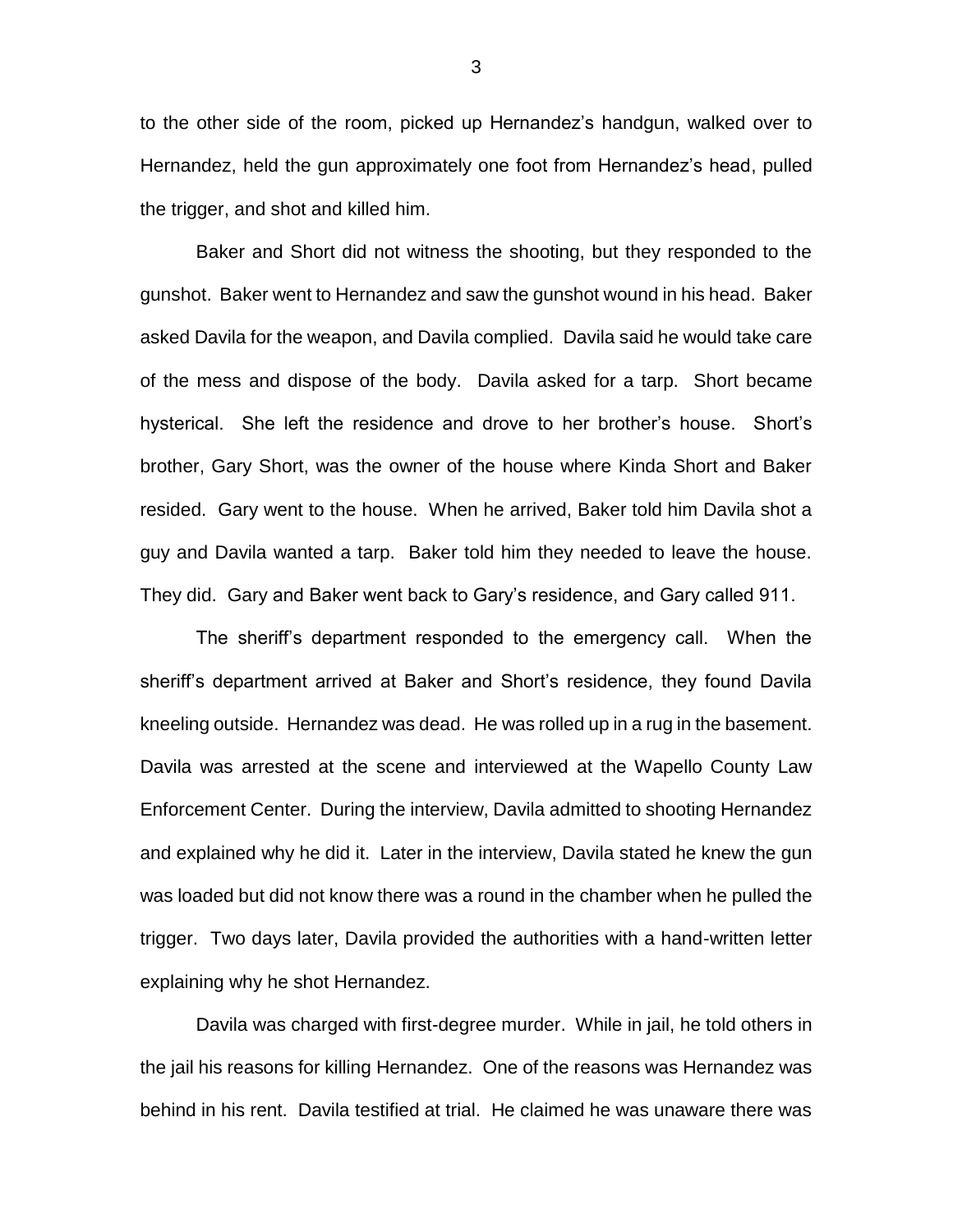a bullet in the gun's chamber. He intended to "dry fire" at Hernandez to scare or play around with him because Hernandez previously called Davila a "bitch," which Davila thought was a sign of disrespect. The jury found Davila guilty of murder in the second degree.

With that background, we turn to the legal questions presented. Davila first contests the district court's denial of his motion for mistrial. The motion for mistrial arose during the prosecutor's closing argument. Prior to trial, the district court granted the State's motion in limine to prevent the defendant from making "[a]ny reference to any toxicology report(s) of the victim or testimony regarding the victim's level of intoxication or drug impartment on the date of the offense." The district court also excluded any reference to the fact "[t]he victim's personal effects included amounts of methamphetamine as located during the autopsy in or upon his clothing and/or person." During closing argument, the prosecutor argued Davila shot Hernandez while Hernandez was asleep. Defense counsel moved for mistrial, arguing the defendant was prejudiced because it could not rebut the theory the victim was sleeping because the district court had excluded evidence of toxicology reports showing the victim had high levels of methamphetamine and amphetamine in his blood system. The district court denied the motion. It reasoned the jury could still render a fair and impartial verdict. The district court also reasoned there was little prejudice here. It concluded, "[T]he jury is going to be able to determine, without the exact amount of methamphetamine that was found in the victim's system, that the individuals were using methamphetamine and that everybody there was having a hard time going to sleep and that usually methamphetamine keeps you up."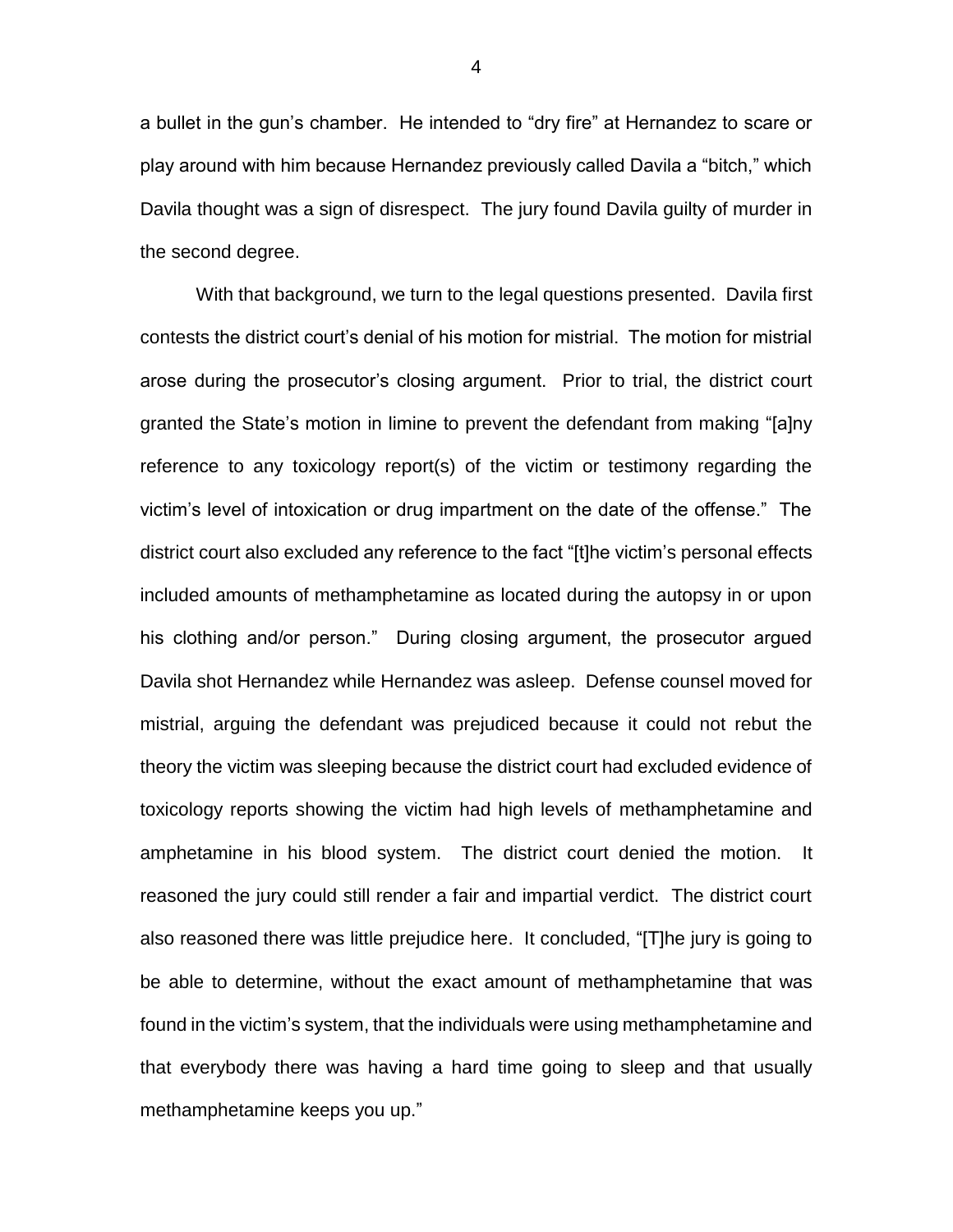We cannot conclude the district court committed reversible error in denying the motion for mistrial. Trial courts enjoy wide discretion in granting or denying a motion for mistrial. *See State v. Huser*, 894 N.W.2d 472, 498 (Iowa 2017). We will not reverse the district court's denial unless its reasoning was untenable or clearly unreasonable. *See id.* Here, the defendant has not shown any ground for granting a mistrial. First, despite the defendant's contention to the contrary, the prosecutor did not violate the motion in limine by arguing the victim was asleep. The argument did not refer to the prohibited toxicology reports. Second, the argument was a fair inference from the evidence presented. The jury heard evidence regarding the location of the gunshot wound and what that meant in terms of where Hernandez's head was positioned at the time of the shooting. From this medical evidence, the prosecutor made an argument that Hernandez must have been asleep at the time of the shooting. There was certainly contrary evidence. Indeed, the stronger evidence is that Hernandez was awake at the time of the shooting. However, the contrary evidence does not make the prosecutor's argument impermissible.

Finally, even assuming the prosecutor's argument was an impermissible argument unsupported by the record, the defendant has not established the prosecutor's statements infringed or otherwise impaired Davila's right to fair trial. *See State v. Graves*, 668 N.W.2d 860, 869 (Iowa 2003) (setting forth the factors for prosecutorial misconduct claim); *State v. Jackson*, 587 N.W.2d 764, 766 (Iowa 1998) (noting reversal is only required when forbidden topic is so prejudicial that its effect on the jury cannot be corrected). Here, the State's case was strong. *See id.* (identifying the strength of the State's evidence as a relevant factor). The district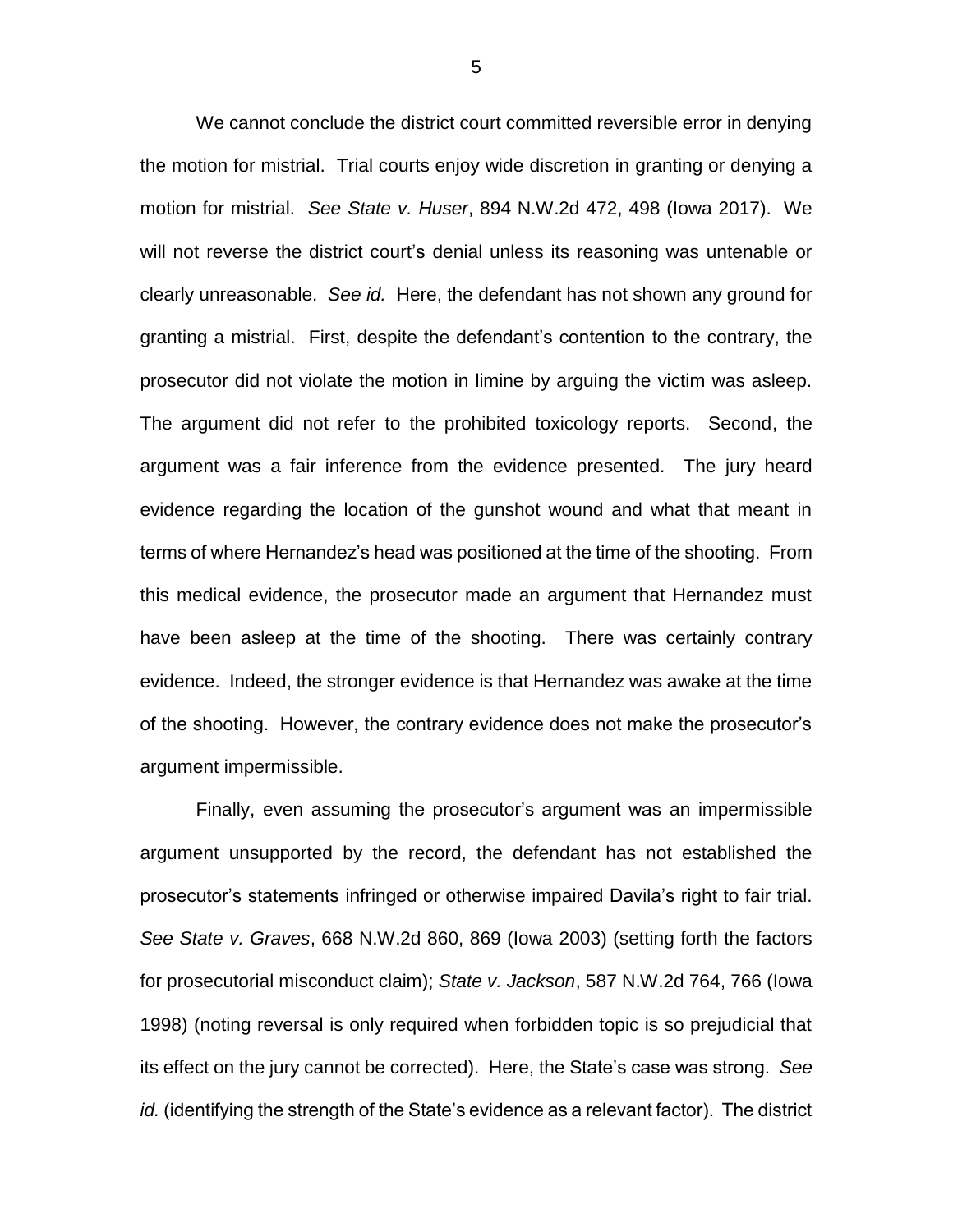court issued cautionary instructions to mitigate any prejudice, instructing the jury that "[s]tatements, arguments, questions, and comments by the lawyers" were not evidence. *See State v. Musser*, 721 N.W.2d 734, 756–57 (Iowa 2006) (finding defendant was not prejudiced where the jury was instructed "to decide the defendant's guilt or innocence from the evidence and the law in these instructions, and that evidence did not include statements, arguments, and comments by the lawyers"); *State v. Reeves*, No. 13–0908, 2014 WL 2884864, at \*4–5 (Iowa Ct. App. June 25, 2014) (holding the defendant failed to establish prejudice where the evidence was strong and the jury was properly instructed to consider only the evidence). Finally, the defendant's counsel directly and strongly rebutted the prosecutor's argument. If anything, the prosecutor lost credibility with the jury by making the argument. "[W]e are faced with the firmly established rule that misconduct of the prosecutor does not require a new trial unless it appears to have been so prejudicial as to deprive defendant of a fair trial." *State v. Mercer*, 154 N.W.2d 140, 142 (Iowa 1967). The prosecutor's conduct did not deprive Davila of a fair trial. The district court did not abuse its considerable discretion in denying the motion for mistrial.

Davila next contends his counsel provided constitutionally deficient representation in failing to object to a jury instruction permitting the jury to infer he acted with malice aforethought from his use of a dangerous weapon. Instruction number twenty-seven stated: "Malice aforethought may be inferred from the defendant's use of a dangerous weapon." Davila argues this instruction was not appropriate because he did not know the gun was loaded at the time of the killing and thus he did not foresee the consequences of his actions. He asserts the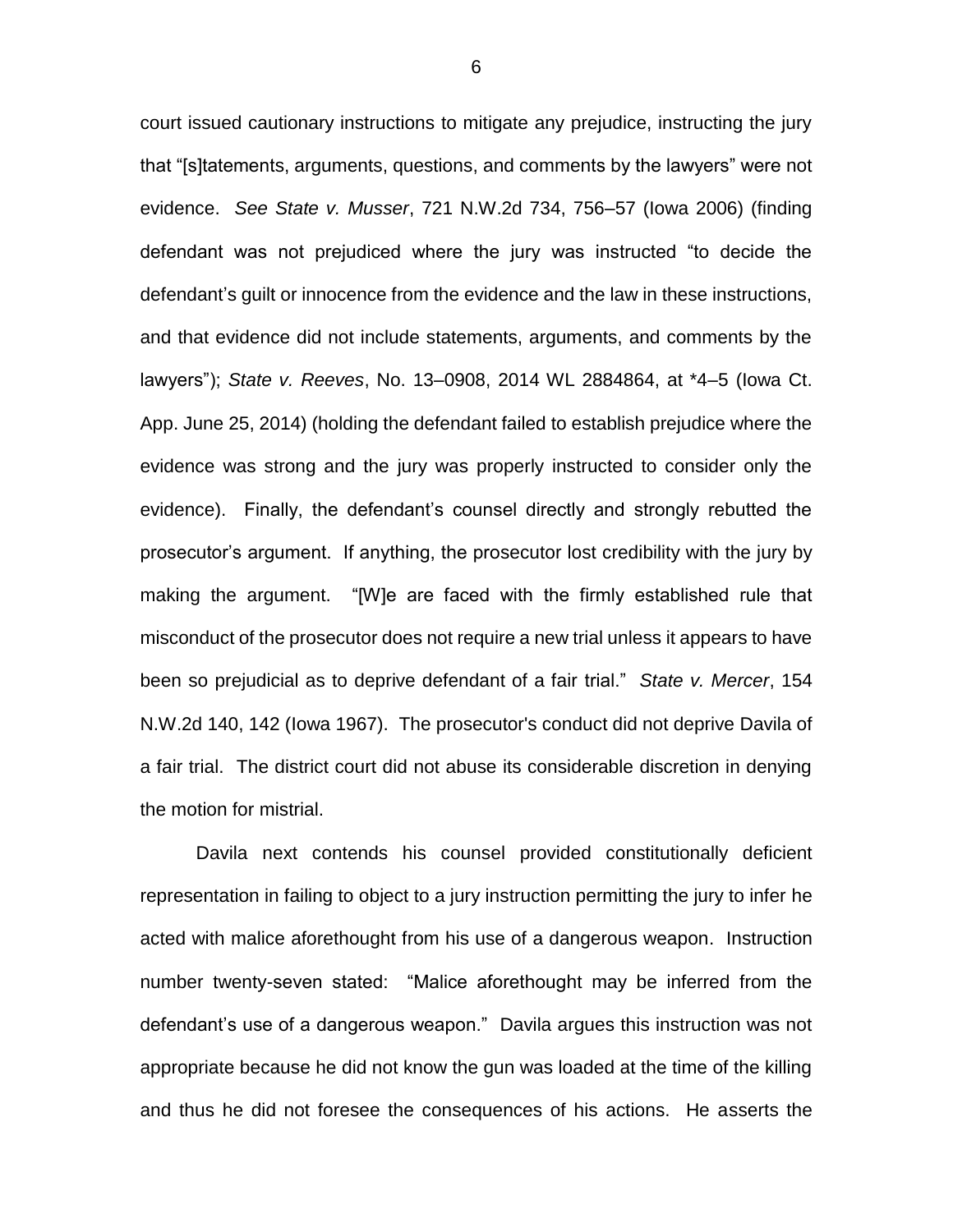instruction requires the jury to conclude he acted with malice without regard to his claim that he was unaware of the bullet in the gun's chamber.

We review this constitutional claim de novo. *See State v. Straw*, 709 N.W.2d 128, 133 (Iowa 2006). To prevail, Davila must show "(1) his trial counsel failed to perform an essential duty, and (2) this failure resulted in prejudice." *Id.* (citing *Strickland v. Washington*, 466 U.S. 668, 687–88 (1984)). However, if Davila is unable to satisfy either element, then his claim fails. *See State v. Thorndike*, 860 N.W.2d 316, 320 (Iowa 2015).

Davila cannot establish his counsel failed to perform an essential duty. While there may be certain circumstances in which the instruction at issue would not be appropriate, *see State v. Green*, 896 N.W.2d 770, 780-81 (Iowa 2017), this case is not such a case. The instruction was an accurate statement of Iowa law. *See Green*, 896 N.W.2d at 780. There was substantial evidence to support giving the instruction. In particular, there was evidence the defendant loaded a clip into the weapon earlier in the evening and then fired the gun at Hernandez. There was also evidence of Davila's motive for wanting to kill Hernandez. *See State v. Caples*, 857 N.W.2d 641, 646 (Iowa Ct. App. 2014) ("Although motive is not an element of murder, motive evidence is probative of the question of whether the defendant acted with malice aforethought."). The supreme court has approved the use of the instruction where a defendant has "discharged a firearm at a victim." *Id.* (citing *State v. Ambrose*, 861 N.W.2d 550, 560–61 (Iowa 2015)). Contrary to the defendant's assertion, the instruction does not require the jury to find in favor of the State. If the jury rejected Davila's testimony, the challenged instruction permitted, but did not require, the jury to infer malice from the use of a dangerous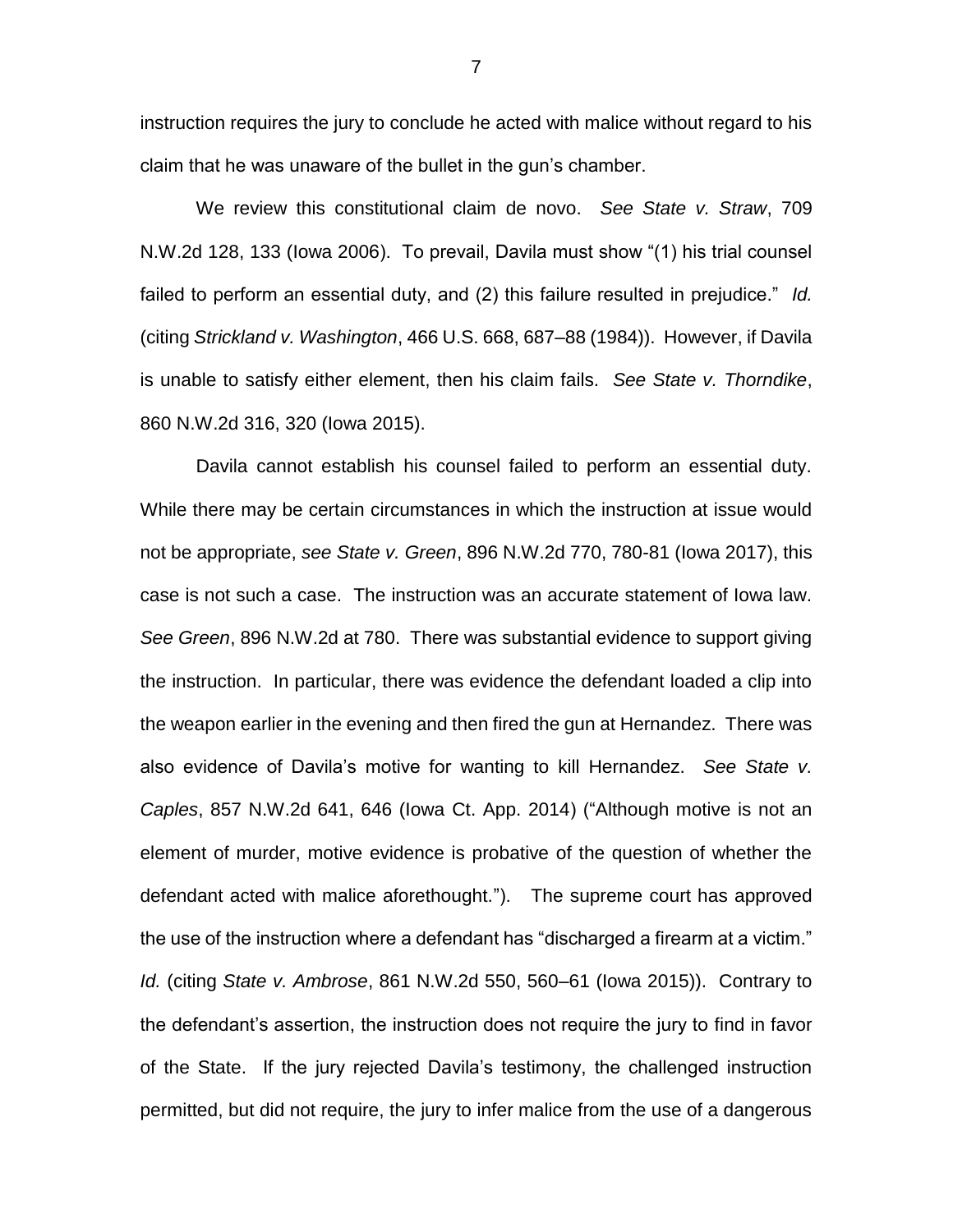weapon. Counsel has no duty to interpose a meritless objection or raise a meritless issue. *See State v. Lopez*, 872 N.W.2d 159, 169 (Iowa 2015). Because Davila failed to establish a breach of duty, his claim of ineffective assistance of counsel does not entitle him to any relief. *See Thorndike*, 860 N.W.2d at 320.

Davila also raises a challenge to the restitution ordered. Specifically, he contends the district court erred in ordering him to make restitution to the crime victim assistance program without first determining Davila's reasonably ability to pay the same. Restitution orders are reviewed for legal error. *See State v. Hagen*, 840 N.W.2d 140, 144 (Iowa 2013).

We cannot conclude the district court committed reversible legal error. Iowa Code section 910.2(1) provides "the sentencing court shall order that restitution be made by each offender to the victims of the offender's criminal activities, to the clerk of court for fines, penalties, surcharges, and, to the extent that the offender is reasonably able to pay, for crime victim assistance reimbursement." At sentencing, the district ordered the defendant to pay court costs, victim restitution in the amount of \$150,000 pursuant to Iowa Code section 910.3B, and restitution to the crime victim assistance program. The district court declined to require the defendant to pay his attorney fees, finding the defendant did not have the reasonable ability to pay the same. From the district court's finding regarding the defendant's inability to pay attorney's fees, we can infer the district court exercised its discretion and determined the defendant did have the reasonable ability to pay other restitution. The district court's terse statement is sufficient. If Davila seeks to challenge the amount of restitution or the restitution plan of payment, he can pursue a challenge pursuant to Iowa Code section 910.7.